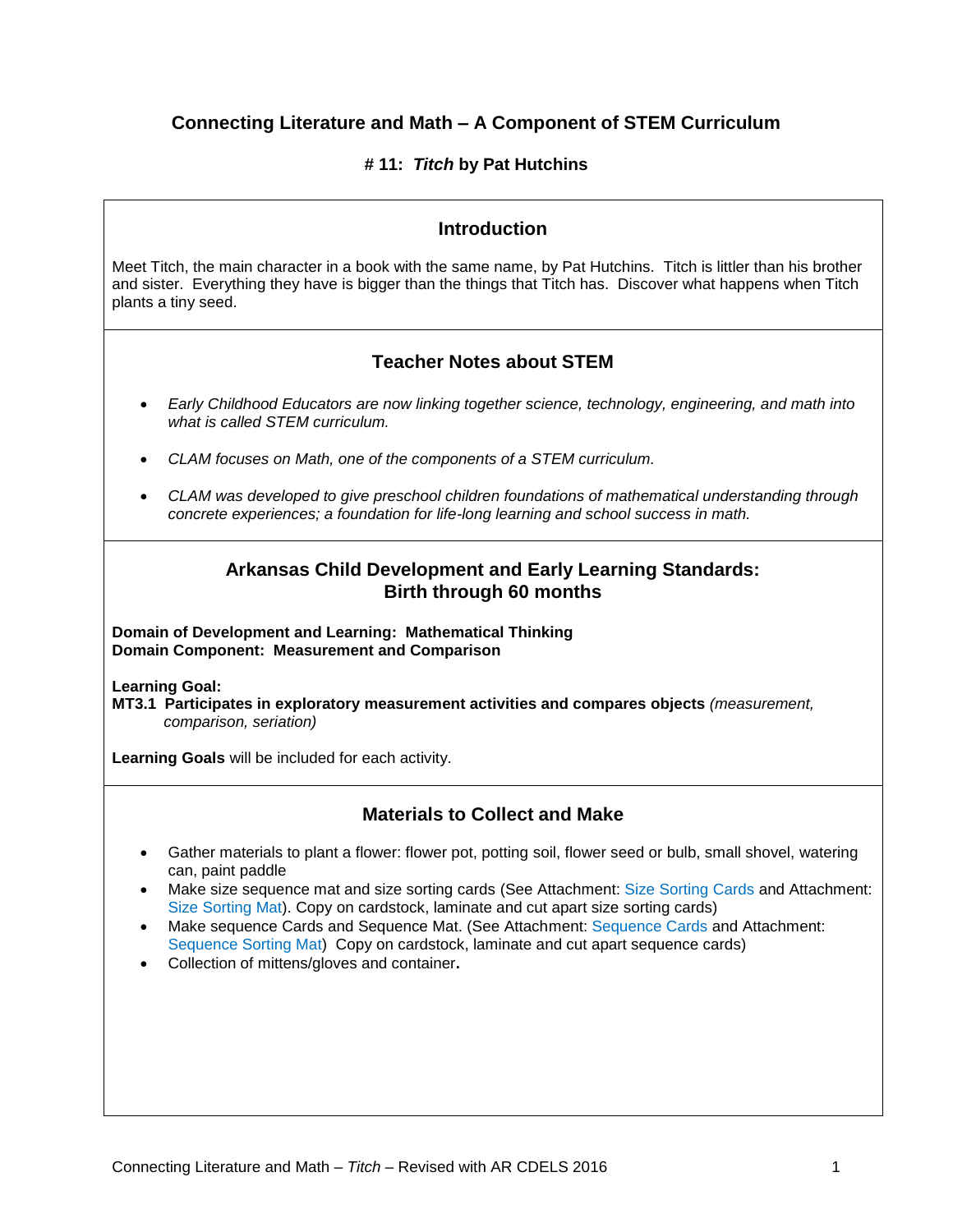### **Learning Goals:**

- **LD1.1 Understands and responds to language (in child's home language)** *(vocabulary and language comprehension)*
- **EL1.1 Shows interest in literacy experiences** *(engagement in literacy experiences)*
- **EL1.2 Engages in read-alouds and conversations about books and stories** *(engagement with books and stories)*
- **EL3.1 Responds to features of books and print** *(book knowledge)*
- **MT3.1 Participates in exploratory measurement activities and compares objects** *(comparison)*

**Book:** *Titch* by Pat Hutchins

#### **First Reading of** *Titch*

- Be familiar with the book, *Titch*.
- Show the cover, give title, author and illustrator. (Explain that the author is the person who writes the words and the illustrator is the person who draws the pictures. In this book, Pat Hutchins is both the author and illustrator)
- Invite children to look at the cover and describe who and what they see.
- Expect that some children may say Titch is a girl and some may say Titch is a boy.
- Say, "Let's read and find out if Titch is a girl or a boy and what Titch is doing in the story."
- Read the story so all children can see the pictures in the book.
- Read the second page: "His sister was a bit bigger." and ask children if Titch is a boy or a girl. ("His" means Titch is a boy.
- Follow up the reading by involving children in discussing their siblings. Ask if their brothers and sisters are bigger or littler than they are and some things they can or can't do that their bigger or littler brothers and sisters can do.

\_\_\_\_\_\_\_\_\_\_\_\_\_\_\_\_\_\_\_\_\_\_\_\_\_\_\_\_\_\_\_\_\_\_\_\_\_\_\_\_\_\_\_\_\_\_\_\_\_\_\_\_\_\_\_\_\_\_\_\_\_\_\_\_\_\_\_\_\_\_\_\_\_\_\_\_\_\_\_\_\_\_\_\_\_\_\_\_

### **Second Reading of** *Titch*

- Show the cover, give title, author and illustrator.
- Show the title page and invite children to look at the clothes hanging on the line.
- Invite them to identify which clothes belong to Mary, to Pete and to Titch and to explain their answer. Refer to the pictures in the book if children need prompts.
- Read the story so all children can see the pictures in the book.
- Follow up the reading by inviting children to help retell the story.
- Show each page and invite a different child to tell what is happening on that page.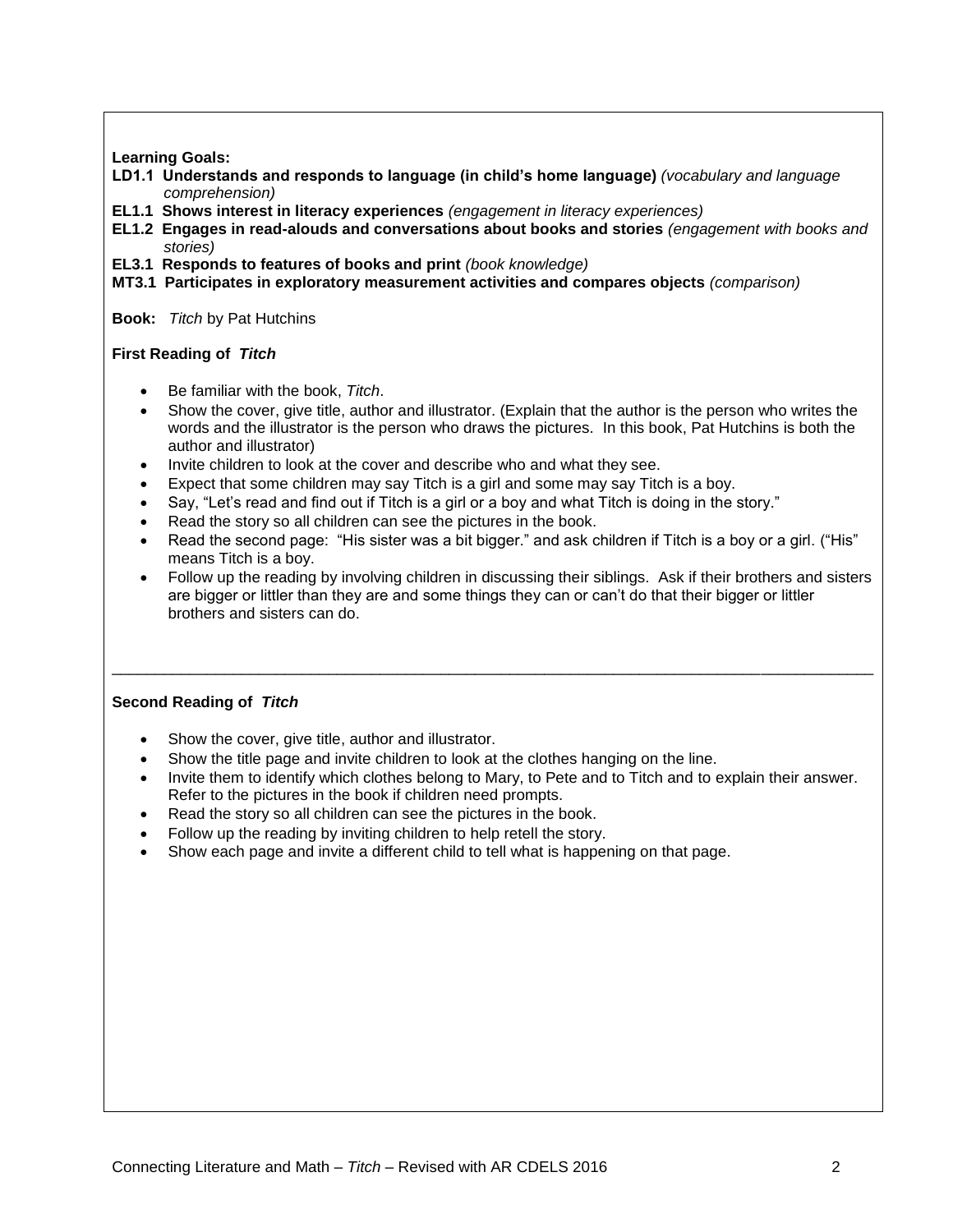### **Third Reading of** *Titch*

- Show the cover and ask children to recall the title of the book.
- Give the author and illustrator and ask children if they remember what each does. Give them prompts if necessary.
- Read the story so all children can see the pictures in the book.
- Follow up the reading by involving children in a discussion about things that can change and things that can't.
- Show the picture in the book of Pete on his great big bike. Ask children if they think the size of Pete's bike will change and to explain their answers.
- Continue by asking the same question about Mary's bike and Titch's bike.
- Show the pages where Pete is holding the board and saw, Mary is holding the hammer and Titch is holding the nails.
- Involve children in discussing whether or not Pete will stay the same size or will he grow and to explain their answers.
- Continue by asking the same question about Mary and about Titch.
- Invite children to discuss their growth. For example, have they always been the same height they are now, or have they grown since they were babies? Will they continue to grow?
- Invite children to name other things that grow: flowers, trees, animals.
- Conclude by stating that some things such as bicycles and tricycles remain the same size, while children, animals, flowers and trees grow taller.

#### **Additional Learning Goals:**

**CD3.2 Engages in symbolic and abstract thinking** *(abstract thinking)*

**ST2.1 Demonstrates knowledge of core science ideas and concepts** *(stability and change)*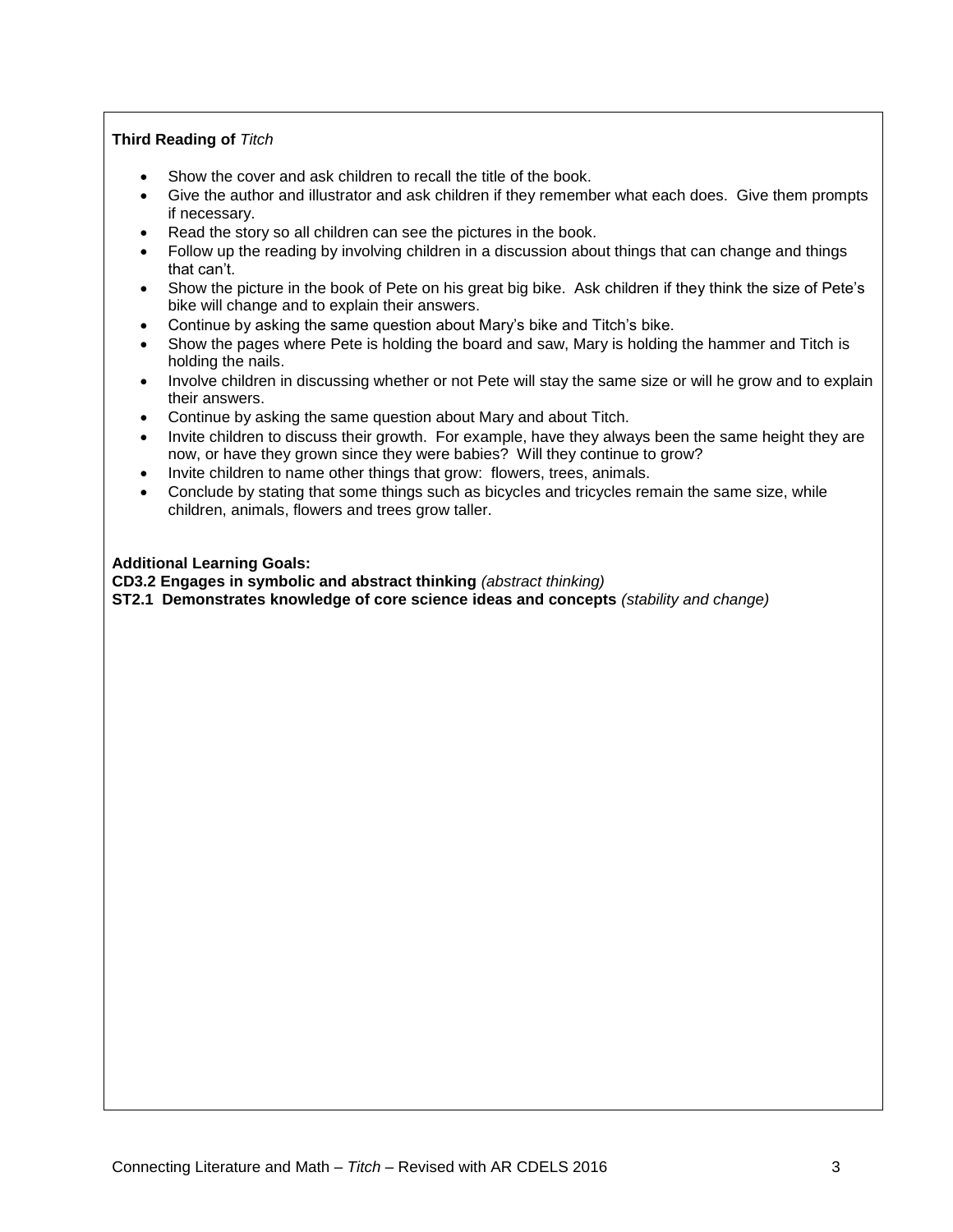# **Additional Language, Literacy and Mathematical Activities**

**Learning Goals:**

- **LD1.1 Understands and responds to language (in child's home language)** *(vocabulary and language comprehension)*
- **EL3.1 Responds to features of books and print** *(print knowledge)*
- **MT3.1 Participates in exploratory measurement activities and compares objects** *(measurement and comparison)*
- **ST1.1 Engages in the scientific process to collect, analyze, and communicate information** *(observations, questions, and predictions)*
- **ST3.1 Demonstrates knowledge of the characteristics of living things, the earth's environment, and physical objects and materials** *(living things)*

#### **Activity: Planting a Flower**

**Materials:** flower pot, potting soil, flower seed or bulb, small shovel, watering can, paint paddle

#### **Directions:**

- Involve children in planting a seed or bulb.
- Begin by showing the children the pages in the book, *Titch*, that involve the spade, the flower pot, the tiny seed, and the growing plant.
- Allow each child to add soil to the pot.
- Place the paint paddle in the pot, near the outer edge.
- Explain to children that the paddle will be used to determine if the flower is growing.
- Place the seed or bulb in a hole in the soil and cover it with soil.
- Explain to children that the seed will need water and sun to grow.
- Decide how much water is needed and how often to water and explain this to the children.
- Develop a chart with each child's name and the date they are to water the plant. Add to the chart how much water to use. Mark the amount on a plastic measuring cup and place it near the pot.
- Involve children in checking the chart to determine watering days and the person who is to water the plant that day.
- Check the plant each week and involve children in helping you mark on the paint paddle the height of the plant. Call attention to how much the plant has grown.

**Teacher Note:** *Consider conducting this activity outdoors and have several pots for planting. Children can not only measure the growth of each plant, but compare the growth of the plants in each pot. This will also add an area of interest to the playground.*

\_\_\_\_\_\_\_\_\_\_\_\_\_\_\_\_\_\_\_\_\_\_\_\_\_\_\_\_\_\_\_\_\_\_\_\_\_\_\_\_\_\_\_\_\_\_\_\_\_\_\_\_\_\_\_\_\_\_\_\_\_\_\_\_\_\_\_\_\_\_\_\_\_\_\_\_\_\_\_\_\_\_\_\_\_\_\_

**LD1.1 Understands and responds to language (in child's home language)** *(vocabulary and language comprehension, follows directions)*

**MT3.1 Participates in exploratory measurement activities and compares objects** *(comparison, seriation)*

### **Activity: Size Sorting Cards and Sorting Mat**

**Materials:** Size Sorting Cards and Size Sorting Mat (See Attachment: Size Sorting Cards and Attachment: Size Sorting Mat)

#### **Directions:**

- Place size sorting cards in individual zip lock bag (small) and place in a larger bag with sorting mat.
- Allow children to explore and experiment with the cards.
- Observe them with the materials. Do they place each set on the mat in sequence?
- Ask questions and guide them in the activity. For example, "Can you tell me how these 3 bicycles are different? (different sizes) Can you show me how to place them on the mat from smallest to largest?"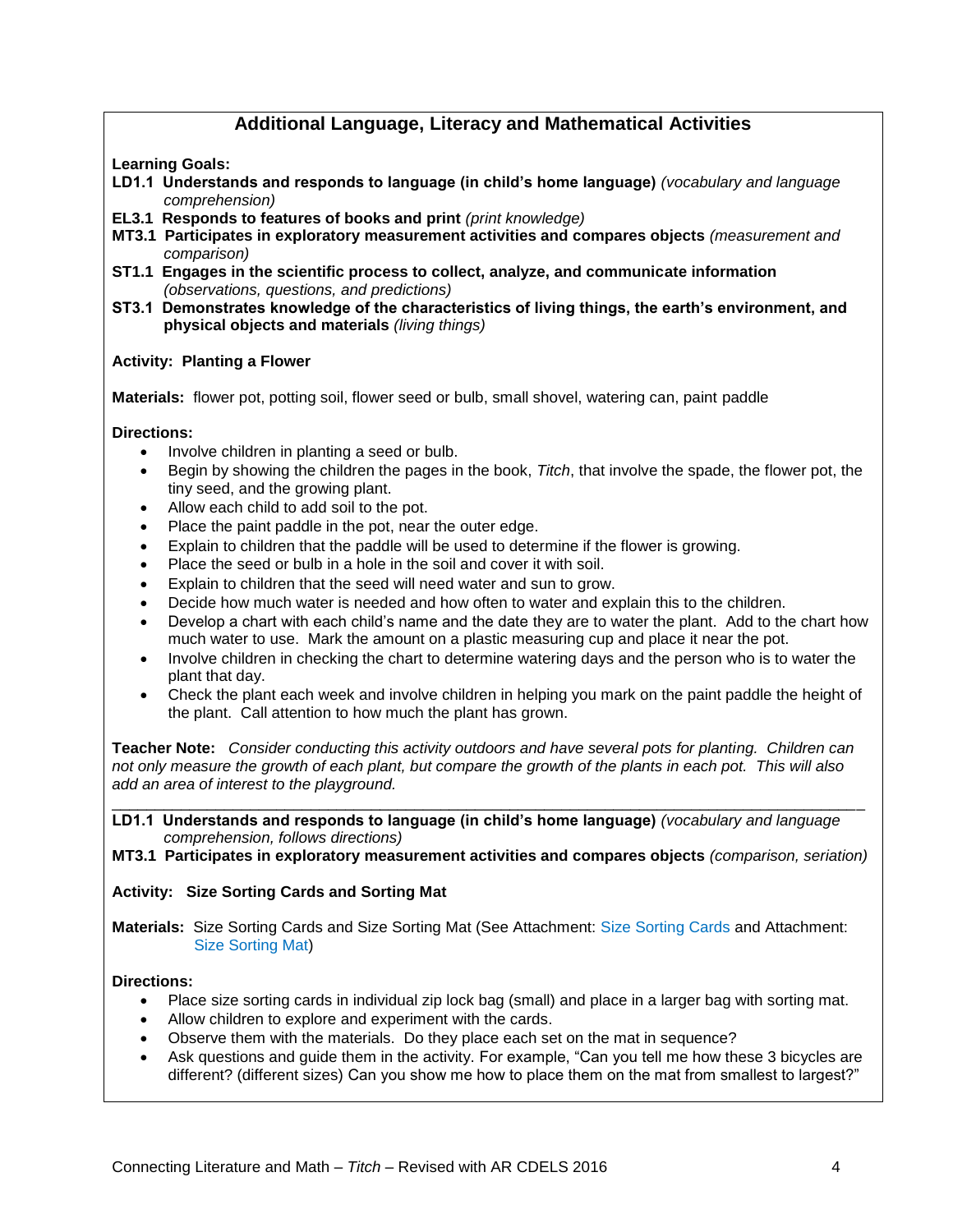### **Activity: Sequence Cards and Sorting Mat**

**Materials:** Sequence Cards and Sequence Sorting Mat (See Attachment: Sequence Cards and Attachment: Sequence Sorting Mat)

#### **Directions:**

- Place sequencing cards in individual zip lock bag (small) and place in a larger bag with sequencing mat.
- Allow children to explore and experiment with the cards.
- Observe them with the materials. Do they place each set on the mat in sequence?
- Ask questions and guide them in the activity.

# **Learning Environment**

**Teacher Note:** *As children are involved in learning centers, they are engaged in activities that support the following Domains of Development and learning:*

- *Mathematical Thinking*
- *Creativity and Aesthetics*

#### **Art Center**

- Add paper shapes of different sizes and colors
- Add lids of 3 different sizes for tracing around.

#### **Dramatic Play**

- Add at least 3 plates and 3 cups of different sizes to the center.
- Add measuring cups and spoons.

#### **Manipulative Center (or Math Center**

- Add Size Sorting Cards and Sorting Mat.
- Add Sequence Cards and Sorting Mat.

#### **Block Center**

- Place 3 different lengths of unit blocks in center: half unit (square), unit (rectangle 2 squares make a unit), double unit (long rectangle – 2 units or 4 half-units/square make a double unit).
- Place at least 3 empty paper towel or wrapping paper tubes, each a different length, in the center. Tubes can be cut into sections to make 3 different lengths.

**Teacher Note:** *Observe children as they play with the blocks and tubes. Make comments and ask questions that encourage them to compare and put in order the different sizes of the objects. For example, "I see you are building with the short and long blocks. Can you use the middle size block as you build?"*

# **Transition Activities**

#### **Take Giant/Baby Steps**

- Say to each child one of these statements:
	- o Take big giant steps as you……
	- o Take tiny baby steps as you……

**Teacher Note:** *Add to the statement where you want the child to transition to.*